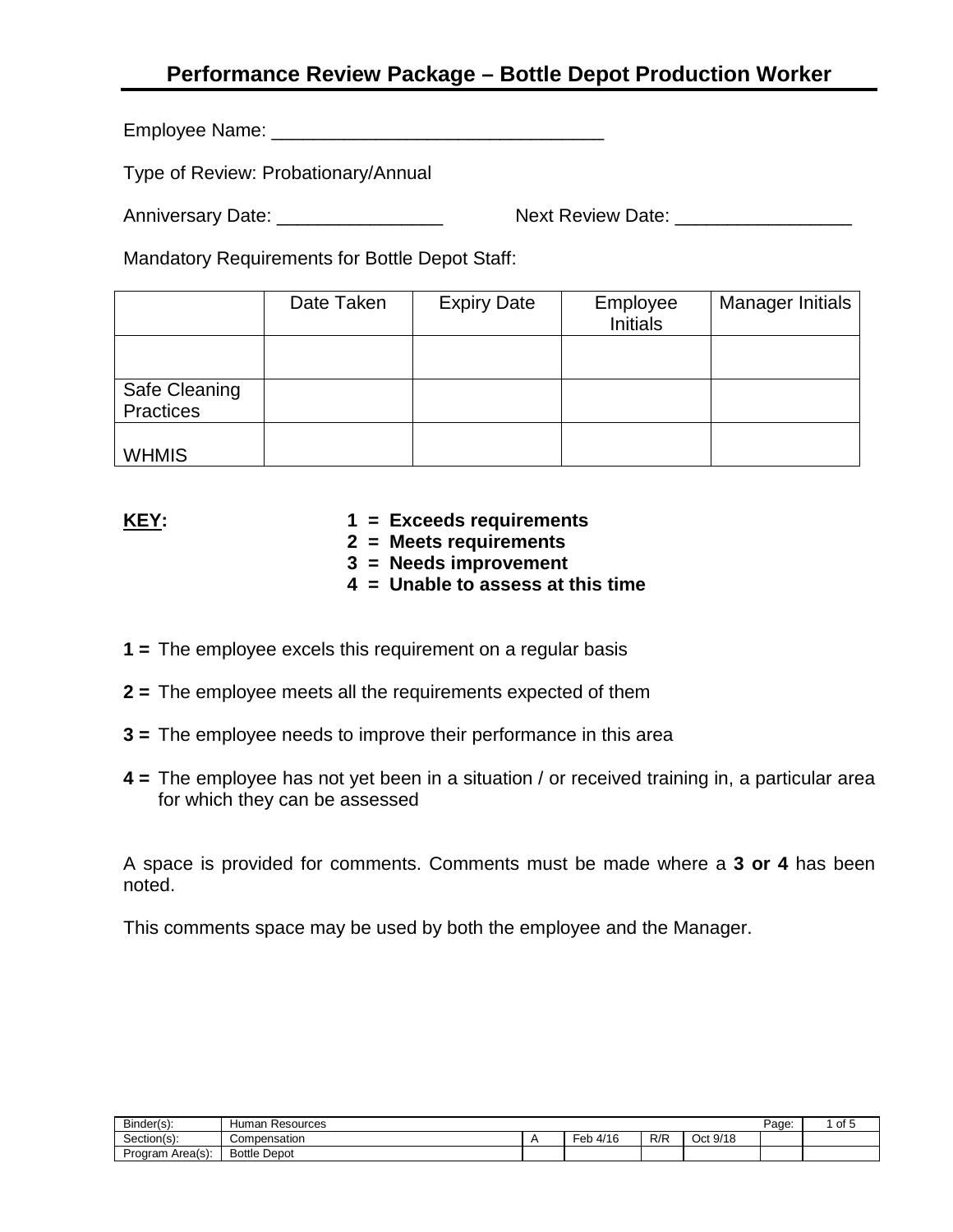## **Customer Service**

- Acts in a friendly, pleasant manner to customers (greet/smile/thank)
- Assists customers bringing in orders from vehicles

#### **Comments**

## **Health and Safety**

\_\_\_\_\_\_\_\_\_\_\_\_\_\_\_\_\_\_\_\_\_\_\_\_\_\_\_\_\_\_\_\_\_\_\_\_\_\_\_\_\_\_\_\_\_\_\_\_\_\_\_\_\_\_\_\_\_\_\_\_\_\_\_\_\_\_\_\_\_\_\_\_ \_\_\_\_\_\_\_\_\_\_\_\_\_\_\_\_\_\_\_\_\_\_\_\_\_\_\_\_\_\_\_\_\_\_\_\_\_\_\_\_\_\_\_\_\_\_\_\_\_\_\_\_\_\_\_\_\_\_\_\_\_\_\_\_\_\_\_\_\_\_\_\_ \_\_\_\_\_\_\_\_\_\_\_\_\_\_\_\_\_\_\_\_\_\_\_\_\_\_\_\_\_\_\_\_\_\_\_\_\_\_\_\_\_\_\_\_\_\_\_\_\_\_\_\_\_\_\_\_\_\_\_\_\_\_\_\_\_\_\_\_\_\_\_\_ \_\_\_\_\_\_\_\_\_\_\_\_\_\_\_\_\_\_\_\_\_\_\_\_\_\_\_\_\_\_\_\_\_\_\_\_\_\_\_\_\_\_\_\_\_\_\_\_\_\_\_\_\_\_\_\_\_\_\_\_\_\_\_\_\_\_\_\_\_\_\_\_ \_\_\_\_\_\_\_\_\_\_\_\_\_\_\_\_\_\_\_\_\_\_\_\_\_\_\_\_\_\_\_\_\_\_\_\_\_\_\_\_\_\_\_\_\_\_\_\_\_\_\_\_\_\_\_\_\_\_\_\_\_\_\_\_\_\_\_\_\_\_

- Uses protective equipment ear protection/footwear/aprons/gloves
- Lifts and bends correctly according to the task
- Keeps walkways and exits clear and free from clutter in barn/drop off area
	- Handle hazardous products as directed on labels
- Reports any hazards immediately
- Takes breaks as directed
- Follows emergency response procedures
- Reports all injuries that occur at work
- Ensures a safe environment for yourself and others

#### **Comments**

| n'<br>Binder(s): | Resources<br><b>lumar</b> |  |             |     |                          |  | $\cdot$ |
|------------------|---------------------------|--|-------------|-----|--------------------------|--|---------|
| ~<br>Section(s): | Compensation              |  | 4/16<br>∙eb | R/F | Q/18<br>Oct<br>ם י<br>ات |  |         |
| Program Area(s): | <b>Bottle Depot</b>       |  |             |     |                          |  |         |

\_\_\_\_\_\_\_\_\_\_\_\_\_\_\_\_\_\_\_\_\_\_\_\_\_\_\_\_\_\_\_\_\_\_\_\_\_\_\_\_\_\_\_\_\_\_\_\_\_\_\_\_\_\_\_\_\_\_\_\_\_\_\_\_\_\_\_\_\_\_\_\_ \_\_\_\_\_\_\_\_\_\_\_\_\_\_\_\_\_\_\_\_\_\_\_\_\_\_\_\_\_\_\_\_\_\_\_\_\_\_\_\_\_\_\_\_\_\_\_\_\_\_\_\_\_\_\_\_\_\_\_\_\_\_\_\_\_\_\_\_\_\_\_\_ \_\_\_\_\_\_\_\_\_\_\_\_\_\_\_\_\_\_\_\_\_\_\_\_\_\_\_\_\_\_\_\_\_\_\_\_\_\_\_\_\_\_\_\_\_\_\_\_\_\_\_\_\_\_\_\_\_\_\_\_\_\_\_\_\_\_\_\_\_\_\_\_ \_\_\_\_\_\_\_\_\_\_\_\_\_\_\_\_\_\_\_\_\_\_\_\_\_\_\_\_\_\_\_\_\_\_\_\_\_\_\_\_\_\_\_\_\_\_\_\_\_\_\_\_\_\_\_\_\_\_\_\_\_\_\_\_\_\_\_\_\_\_\_\_ \_\_\_\_\_\_\_\_\_\_\_\_\_\_\_\_\_\_\_\_\_\_\_\_\_\_\_\_\_\_\_\_\_\_\_\_\_\_\_\_\_\_\_\_\_\_\_\_\_\_\_\_\_\_\_\_\_\_\_\_\_\_\_\_\_\_\_\_\_\_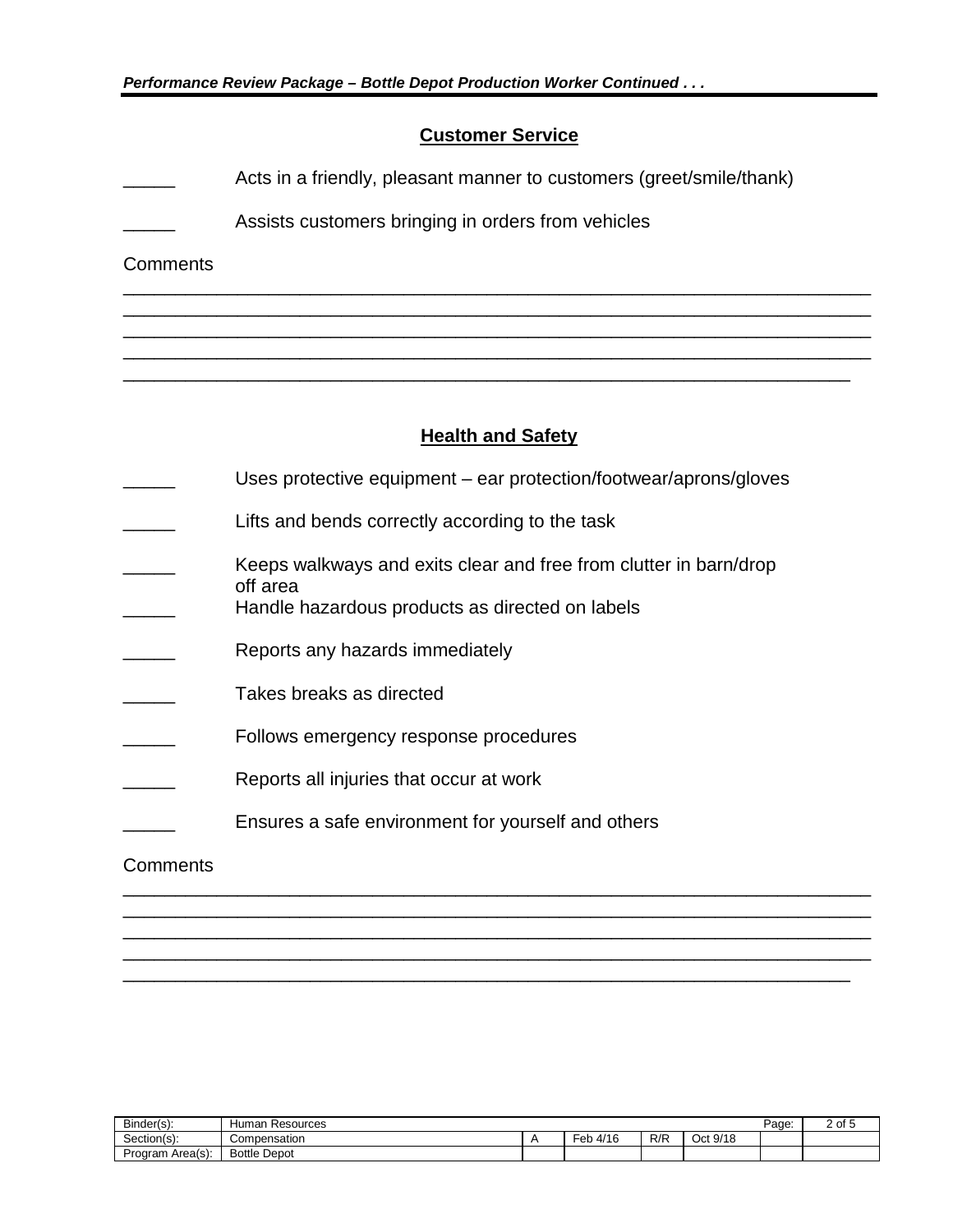## **Maintenance of Exterior Depot Areas**

|          | Keeps outside areas clean and tidy in summer -sweep as needed, weed and<br>water plants                    |
|----------|------------------------------------------------------------------------------------------------------------|
|          | Keeps outside areas clean and tidy in winter – shovel snow and use ice melt<br>for front entry as required |
|          | Cleans glass – windows and doors as needed                                                                 |
|          | Returns carts to storage area as required- report carts in need of repair                                  |
| Comments |                                                                                                            |
|          |                                                                                                            |
|          |                                                                                                            |

## **Maintenance of Interior Depot Areas**

\_\_\_\_\_\_\_\_\_\_\_\_\_\_\_\_\_\_\_\_\_\_\_\_\_\_\_\_\_\_\_\_\_\_\_\_\_\_\_\_\_\_\_\_\_\_\_\_\_\_\_\_\_\_\_\_\_\_\_\_\_\_\_\_\_\_\_\_\_\_\_\_ \_\_\_\_\_\_\_\_\_\_\_\_\_\_\_\_\_\_\_\_\_\_\_\_\_\_\_\_\_\_\_\_\_\_\_\_\_\_\_\_\_\_\_\_\_\_\_\_\_\_\_\_\_\_\_\_\_\_\_\_\_\_\_\_\_\_\_\_\_\_\_

- Cleans washrooms if necessary
- Sweeps, mops floors in loading bay
- Cleans glass windows and doors as needed
- Cleans blue, black and grey bins as required
- Removes bags full of plastic from bins and take to designated area
- Empties garbage's when necessary
- Reports equipment in need of repair, supplies as they run lowa
- Pulls, hangs, and stacks totes
- Removes cardboard when necessary

## **Comments**

| n'<br>Binder(s):<br>Human<br>Resources |                     |  |                                 |     | Page:       | 3 of ' |  |
|----------------------------------------|---------------------|--|---------------------------------|-----|-------------|--------|--|
| ~<br>Section(s):                       | Compensation        |  | .4/16<br>$\sim$ 1<br>er.<br>טוי | R/F | 9/18<br>Dct |        |  |
| Program Area(s):                       | <b>Bottle Depot</b> |  |                                 |     |             |        |  |

\_\_\_\_\_\_\_\_\_\_\_\_\_\_\_\_\_\_\_\_\_\_\_\_\_\_\_\_\_\_\_\_\_\_\_\_\_\_\_\_\_\_\_\_\_\_\_\_\_\_\_\_\_\_\_\_\_\_\_\_\_\_\_\_\_\_\_\_\_\_\_\_ \_\_\_\_\_\_\_\_\_\_\_\_\_\_\_\_\_\_\_\_\_\_\_\_\_\_\_\_\_\_\_\_\_\_\_\_\_\_\_\_\_\_\_\_\_\_\_\_\_\_\_\_\_\_\_\_\_\_\_\_\_\_\_\_\_\_\_\_\_\_\_\_ \_\_\_\_\_\_\_\_\_\_\_\_\_\_\_\_\_\_\_\_\_\_\_\_\_\_\_\_\_\_\_\_\_\_\_\_\_\_\_\_\_\_\_\_\_\_\_\_\_\_\_\_\_\_\_\_\_\_\_\_\_\_\_\_\_\_\_\_\_\_\_\_ \_\_\_\_\_\_\_\_\_\_\_\_\_\_\_\_\_\_\_\_\_\_\_\_\_\_\_\_\_\_\_\_\_\_\_\_\_\_\_\_\_\_\_\_\_\_\_\_\_\_\_\_\_\_\_\_\_\_\_\_\_\_\_\_\_\_\_\_\_\_\_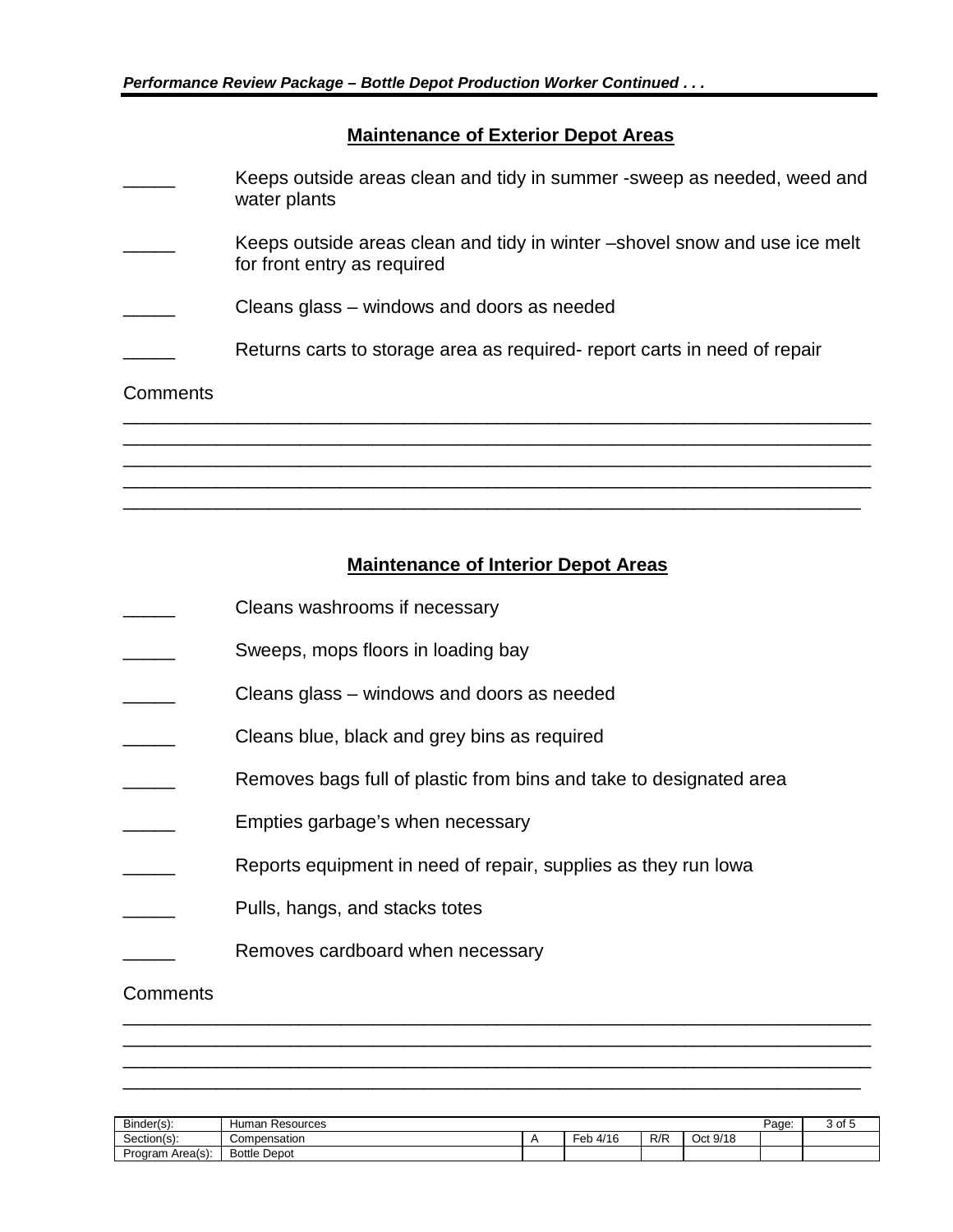### **Operations**

\_\_\_\_\_\_\_\_\_\_\_\_\_\_\_\_\_\_\_\_\_\_\_\_\_\_\_\_\_\_\_\_\_\_\_\_\_\_\_\_\_\_\_\_\_\_\_\_\_\_\_\_\_\_\_\_\_\_\_\_\_\_\_\_\_\_\_\_\_\_\_\_ \_\_\_\_\_\_\_\_\_\_\_\_\_\_\_\_\_\_\_\_\_\_\_\_\_\_\_\_\_\_\_\_\_\_\_\_\_\_\_\_\_\_\_\_\_\_\_\_\_\_\_\_\_\_\_\_\_\_\_\_\_\_\_\_\_\_\_\_\_\_\_\_ \_\_\_\_\_\_\_\_\_\_\_\_\_\_\_\_\_\_\_\_\_\_\_\_\_\_\_\_\_\_\_\_\_\_\_\_\_\_\_\_\_\_\_\_\_\_\_\_\_\_\_\_\_\_\_\_\_\_\_\_\_\_\_\_\_\_\_\_\_\_\_\_ \_\_\_\_\_\_\_\_\_\_\_\_\_\_\_\_\_\_\_\_\_\_\_\_\_\_\_\_\_\_\_\_\_\_\_\_\_\_\_\_\_\_\_\_\_\_\_\_\_\_\_\_\_\_\_\_\_\_\_\_\_\_\_\_\_\_\_\_\_\_\_\_ \_\_\_\_\_\_\_\_\_\_\_\_\_\_\_\_\_\_\_\_\_\_\_\_\_\_\_\_\_\_\_\_\_\_\_\_\_\_\_\_\_\_\_\_\_\_\_\_\_\_\_\_\_\_\_\_\_\_\_\_\_\_\_\_\_\_\_\_\_\_\_\_

- Supports co-workers (helps when needed)
- Participates in Customer Appreciation Draws

**Comments** 

### **Employee Responsibilities**

- $Punctuality arrives$  for shifts, ready for work on time
- Gives proper notice for absences personal appointments, illness
- Makes holiday requests in advance
- Wears Bottle Depot uniform correctly, always looks presentable
- Communicates with others in a positive, respectful manner
- Recognizes they are part of a Team, supports other Team members
- Respects confidentiality by understanding and following ASC Policy
- Asks questions when not sure how to perform a task
- Is open to, and willingly participates in any changes within the Depot Is willing to learn

#### **Comments**

| Binder(s):       | Page:<br>Resources<br>Human |  |             |     |                                        |  | Οt |
|------------------|-----------------------------|--|-------------|-----|----------------------------------------|--|----|
| Section(s):      | Compensation                |  | 4/16<br>Feb | R/R | $10+$ Q/1 <sup>c</sup><br>97 I C<br>◡◡ |  |    |
| Program Area(s): | <b>Bottle</b><br>Depot      |  |             |     |                                        |  |    |

\_\_\_\_\_\_\_\_\_\_\_\_\_\_\_\_\_\_\_\_\_\_\_\_\_\_\_\_\_\_\_\_\_\_\_\_\_\_\_\_\_\_\_\_\_\_\_\_\_\_\_\_\_\_\_\_\_\_\_\_\_\_\_\_\_\_\_\_\_\_\_\_ \_\_\_\_\_\_\_\_\_\_\_\_\_\_\_\_\_\_\_\_\_\_\_\_\_\_\_\_\_\_\_\_\_\_\_\_\_\_\_\_\_\_\_\_\_\_\_\_\_\_\_\_\_\_\_\_\_\_\_\_\_\_\_\_\_\_\_\_\_\_\_\_ \_\_\_\_\_\_\_\_\_\_\_\_\_\_\_\_\_\_\_\_\_\_\_\_\_\_\_\_\_\_\_\_\_\_\_\_\_\_\_\_\_\_\_\_\_\_\_\_\_\_\_\_\_\_\_\_\_\_\_\_\_\_\_\_\_\_\_\_\_\_\_\_ \_\_\_\_\_\_\_\_\_\_\_\_\_\_\_\_\_\_\_\_\_\_\_\_\_\_\_\_\_\_\_\_\_\_\_\_\_\_\_\_\_\_\_\_\_\_\_\_\_\_\_\_\_\_\_\_\_\_\_\_\_\_\_\_\_\_\_\_\_\_\_\_ \_\_\_\_\_\_\_\_\_\_\_\_\_\_\_\_\_\_\_\_\_\_\_\_\_\_\_\_\_\_\_\_\_\_\_\_\_\_\_\_\_\_\_\_\_\_\_\_\_\_\_\_\_\_\_\_\_\_\_\_\_\_\_\_\_\_\_\_\_\_\_